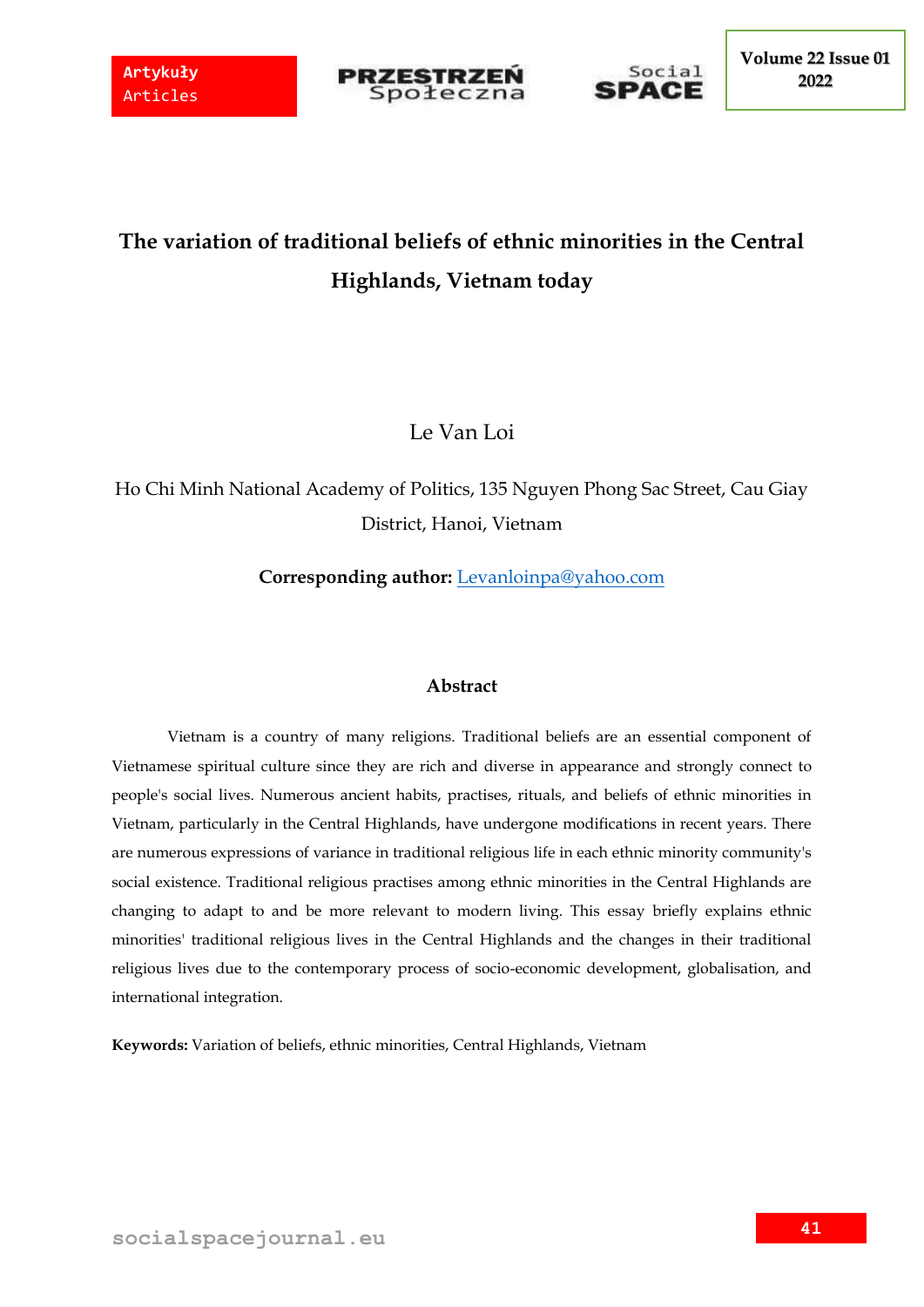### **Introduction**

Traditional beliefs are one of the elements of Vietnamese spiritual culture with a very tremendous and various appearance (Loi, 2021) . Numerous ancient habits, practises, rituals, and beliefs of ethnic minorities in Vietnam, particularly in the Central Highlands, have undergone modifications in recent years. In each ethnic minority community, there are different manifestations of variation in traditional religious life in the 'community's social life. The traditional religious life of ethnic minorities in the Central Highlands is changing to adapt and be more appropriate to real life. Certain traditional beliefs held by ethnic minorities in the Central Highlands have a tendency to recover, develop, and reinforce the meaning of human life for individuals and village communities (Daskon, 2010). Many new and progressive cultural values have been acculturated into people's religious life, making the cultural and religious value system richer and more humane. Particularly, the variation in the religious life of ethnic minorities here is clearly shown in the variation in the quality of belief and religious ritual practice, the reduction or receipt and interpretation of religious rituals, variation in the traditional religious practice team, the acquisition and permit and variation of folk religious activities of other ethnic groups and the receipt and variation of religious activities into religion activities, etc. With the help of previous works, this article will briefly describe the traditional religious life of ethnic minorities in the Central Highlands and the variation in their traditional beliefs as a result of the current process of socioeconomic development, globalisation, and international integration.

#### **Research Results**

### **Overview of the religious life of ethnic minorities in the Central Highlands**

The Central Highlands region includes 05 provinces: Kom Tum, Gia Lai, Dak Lak, Dak Nong and Lam Dong and has a natural area of about 54,477 km2 (accounting for 16.8% of the 'country's area) with a population of more than 5.7 million people (Nguyen & Huynh, 2021). The Central Highlands region is home to 49 ethnic communities, of which 12 are local, and 37 have migrated from elsewhere. Ethnic minorities living in the Central Highlands include 375,825 people, accounting for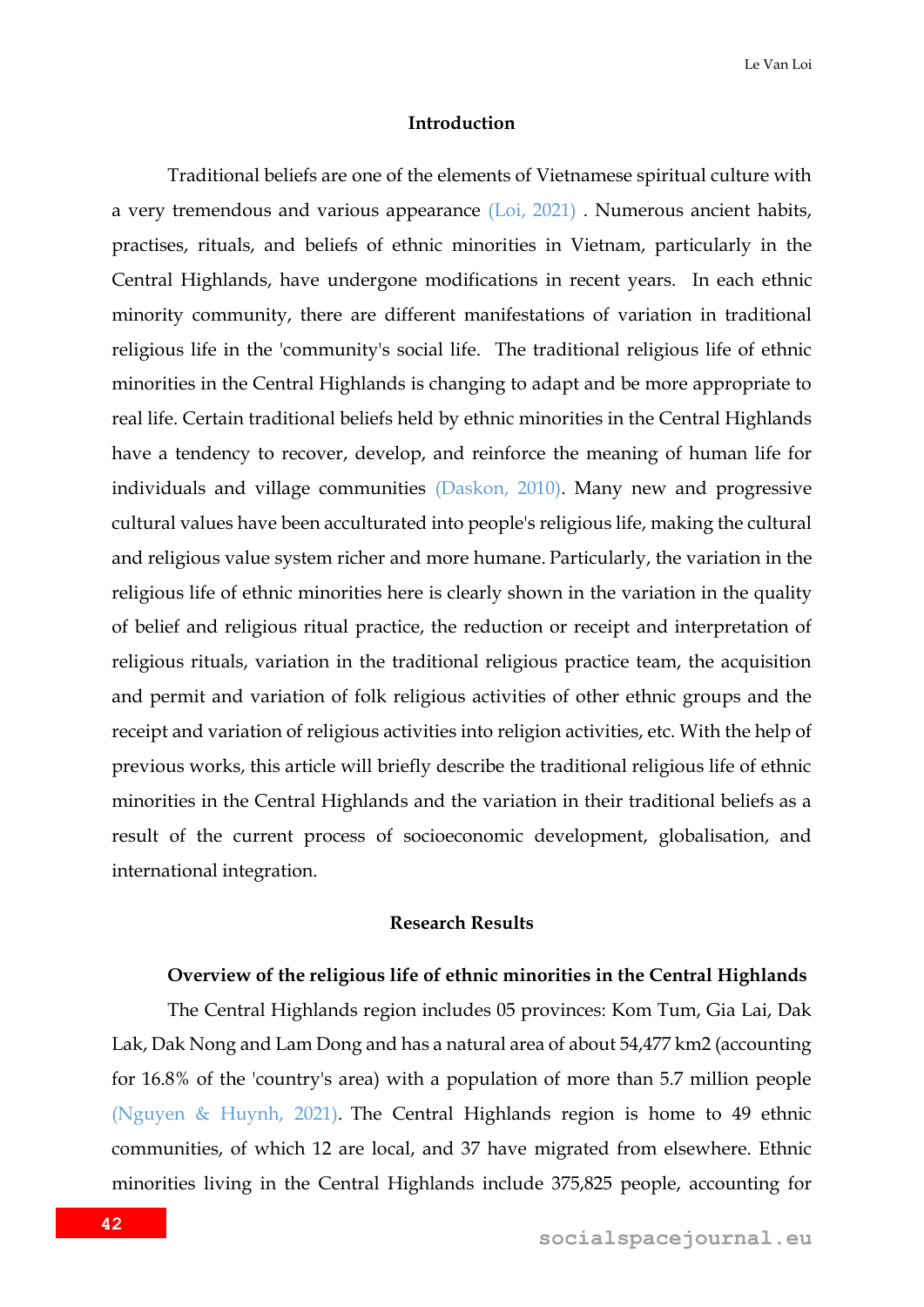7.48%, with 08 ethnic minority communities accounting for 0.01% of the population. Ethnic minorities with large population are Gia Rai, Bana, Ede, Xo Dang, Gie Trieng, etc. Since ancient times, ethnic minority populations in the Central Highlands have developed their own particular religious and social customs and ways of life inside the gorgeous mountains, forests, rivers, and streams. With a simplistic and rudimentary idea of divinity, most ethnic minorities in the Central Highlands practise polytheism. The traditional beliefs of ethnic minority communities in the Central Highlands are polytheistic and are associated with production-related and life cycle rituals. Specifically:

*Polytheism (Yang):* This is a regular occurrence in the religious activities of the Central Highlands ethnic minority. The people worship various Gods, and each ethnic community has its manner of referring to them. The Bana people call the God of heaven "Yang" as "Ong Bok" (Bok) and call "ba da" (Ya). In addition, the Bana people also worship Gods such as God of Thunder (Bok Glaih), God of Mountain (Yang Kong), God of Water (Yang Dak), God of Tiger (Da Dak Kla), The Good (Dan No), The Evil (Da Cau).

Additionally, the Gia Rai (Jarai) people worship a variety of gods, including the God of the House (Yang Seng), the God of the Village (Yang Alabon), and the God of Water (Yang Penla). These are gods near the people and have a deep interaction with their lives. Additionally, the Gia Rai people worship various other deities, including the God of Earth, the God of Thunderbolt, and others.

The Ede people believe in "animism", so the God of heaven (Yang), Gods and souls are identical. Therefore, the Ede people think humans have Mngat and animals have "Yang". "Yang" can help people but can also harm people. The Gods (Yang), the souls, protect and govern human life. The more prescious the object, the more substantial "Yang" is. When harming things, people must console "Yang". People want to be protected and supported by the Gods, with good crops, they must be grateful and respectful to the Gods (Yang) and the soul. The concept is that everything has a God (Yang) and a soul, so the Ede people worship many gods, in which the Sun God occupies a particularly important position in the religious life of the Ede people. (Dao, 1959).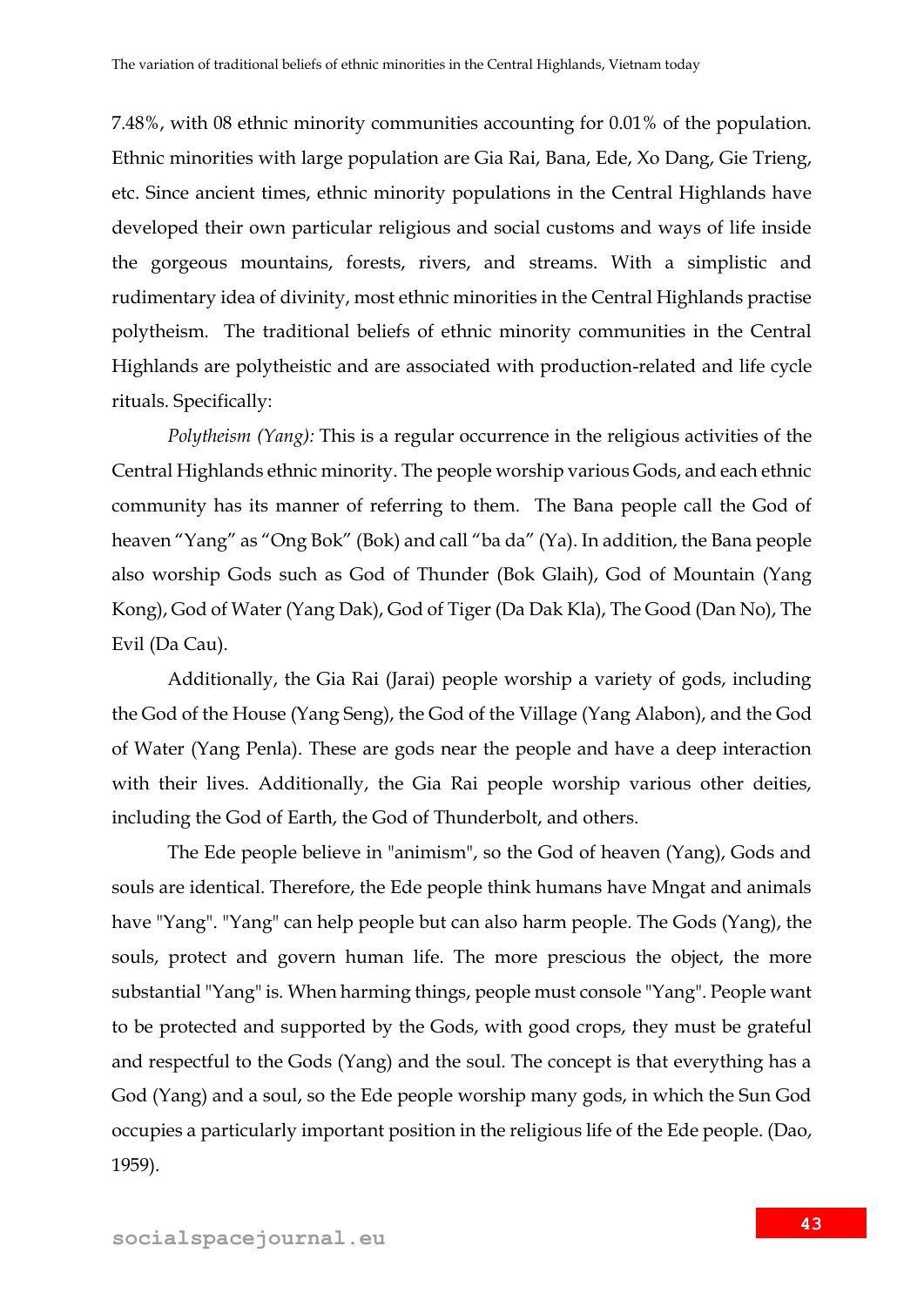According to the Mnong, the world is composed of three layers: the heavens, the earth, and the people. On each layer, there are residing and governing Gods. The heavens are the abode of the supreme Gods who take care of crops, such as: the sun God, the God of Thunderbolt, the Wind God, etc. The ground layer is ruled by numerous Gods, including the Forest God (Bo Krong), the God of the Stream, the God of the Mountains (Yok Nor), and the God of Trees. The underworld layer is ruled by Gods who handle the dead's possessions and by two Gods who evaluate terrestrial people to classify their souls after death.

Additionally, the Mnong people worship the God of the House (Yang Sang), who is responsible for looking after and protecting the house, the God of the Village (Yang Ala Bon), and the God of Water (Yang Ia), who are responsible for protecting villages and people's lives and are worshipped at the wharf and at the foot of the mountain, respectively. The God of the King (Yang Po tao) is the God who always blesses the people with favourable weather for good 'The Brau people worship the Sun God (Yang Mat ngay), the Forest God (Yang Bri), the God of Water(Yang Duc), etc. The Xo dang people worship the God of thunder, the God of thunderbolt, the God of water, the God of rice, etc. The God of rice (Sori) has the most important role in the religious life of the Xo Dang people. The Co ho people worship the Sun God, the Moon God, the God of mountain (Yang Co P'Nom), the God of water (Yang Da), the God of Forest (Yang Bre), the God of Earth, the God of Rain (Yang Mhiu) and the God of Rice (Yang Koi), etc.

*Production-related religious rituals:* Since ancient times, ethnic minority tribes in the Central Highlands have been associated with mountains and forests and productivity in highland farms. As a result, most of the Central Highlands ethnic minorities, such as the Ede, Bana, Mnong, Xe Dang, Gie Trieng, Brau, and Ro hum, all worship Gods who preserve their harvests. Each ethnic group has rituals and celebrations linked with each stage of the upland rice plant's life cycle, from planting to maturity, yield to the warehouse, and warehouse to fields. The agricultural belief system of the people is carried out during the whole farming season (from March to December every year) and aims to pray to the Gods and give thanks to the Gods for bountiful harvests. In particular, the new rice ritual of the people here is the most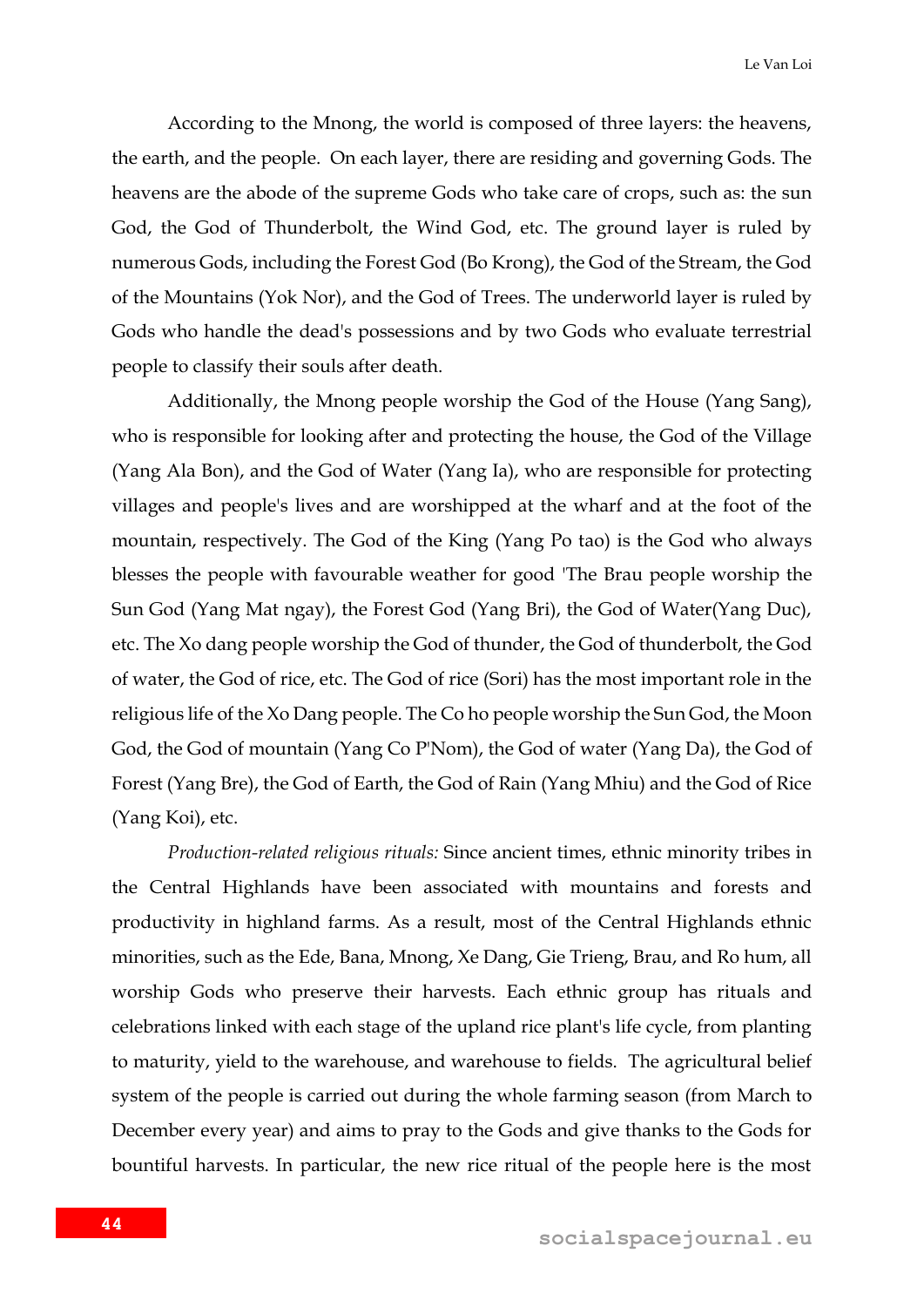important one. This ritual is associated with festival activities for all people in the village to have a party and have fun after a tiring farming season.

The Ede people have numerous rituals associated with agricultural production and cultivation activities, including finding land, clearing fields, burning fields, raking weeds, seeding, planting roots, praying for fullness, praying for rain, worshipping the God of wind, praying for rice bloom, worshipping before harvest, new rice festival, a festival for good harvest, worshipping the water wharf, worshipping the rice spirit, worshipping the granary, and worshipping the rice cooker and rice container (Thuy, 2021). Each year, the Ede people perform a rite of worshipping the water wharf to express their village's appreciation for the water Gods. The water wharf worshipping event is often held in March or April of each year, after the crops have been entirely harvested, and lasts three days. The Ede people contribute to the water wharf to express gratitude to the God of water for blessing them with good fortune in the previous year, praying for favourable weather and crops, and restoring and cleaning the water wharf. The ritual of worshipping the water wharf is one of the Ede people's long-standing beliefs. It serves to educate the community about conserving pure water supplies and unite the village's solidarity. '' In addition, the Ede people also have a ceremony to worship the God of Wind which is one of the agricultural rituals held annually at the end of the rainy season and the beginning of the dry season, usually the end of November and the beginning of December every year, within 03 days. The Ede people carry out this ceremony to pray for a bountiful harvest and avoid strong winds and storms. The Ede people wish to remove the poisonous wind, welcome the good wind, and remove evil ghosts. According to custom, during the 03 days of the festival, people in the village are not allowed to contact any strangers, not allowed to go anywhere, and only stay at home to prepare for this ceremony. On the day of worship, people give out a few trees to represent the upland fields, for the God of Wind. The ceremony of worshiping the God of Wind consists of 01 small jar of wine and 01 pig.

People also make a Neu pole and hang it on the Neu pole with a rope to hunt elephants and a stick to control elephants. The Ede people believe that the wind is as strong as elephants, so they must have tools to hunt elephants to treat the God of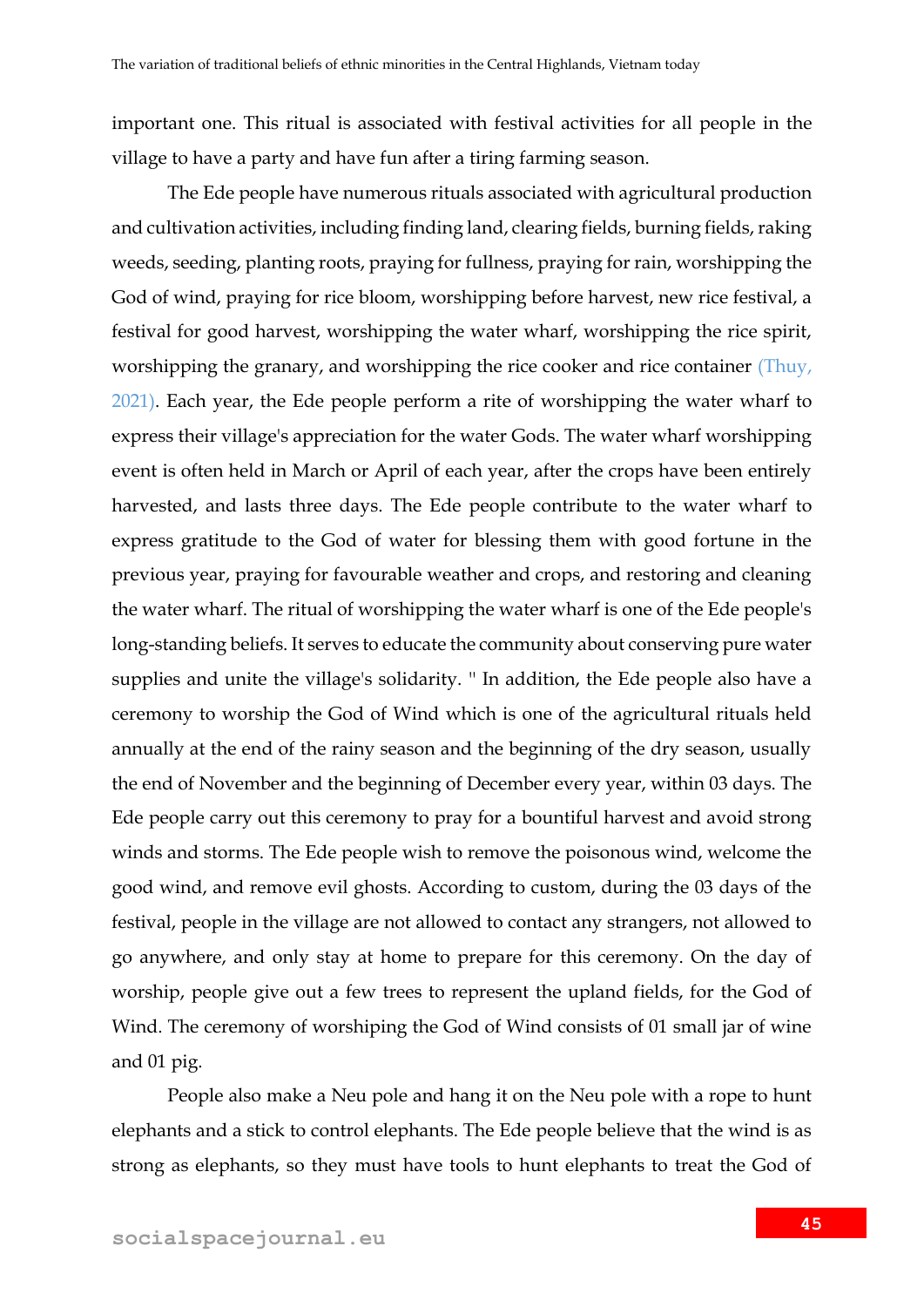Wind, wishing for a year without strong winds and tornadoes. In addition, the Ede people believe that everything has a soul, so when starting a productive crop, people will hold the Weed raking ceremony in April or May every year and take place within 01 day. The offerings include 01 pig, bought together by villagers. The worshiping ceremony takes place at noon and a wizard wears a red brocaded robe and rakes the grass, symbolizing the beginning of the production season, and everyone in the village participates in this raking ceremony.

After worship, people will come down to weed the fields at the place of worship and then return to the village leader's house to have a party and fun. The Ede people believe that, in order for a bountiful rice crop, they must perform the ceremony in the early crop to pray for favorable weather before planting rice. During the ceremony, people often abstain from going far because of a fear of encountering bad things. A unique feature is that the Ede people do not play gongs during the initial ceremony due to a fear of strong rain and lightning. Additionally, the Ede people perform a new rice offering ceremony to commemorate the arrival of a full warehouse of rice to their home. The offerings may vary according to the economic circumstances of each family. The new rice offering ceremony's scope and duration also depend on each family in the village. When making new rice offerings, every family invites relatives in the village to attend their ceremony and party. This creates the spirit of community solidarity in the village, to pray that the following year's crop will be good, and 'birds, animals, etc won't attack it.

The Mnong people also hold a new rice festival. It can be said that this is the most significant ritual and festival of the year of the Mnong people. Depending on the amount of rice harvested, they will celebrate the new rice festival on a large or small scale. According to the majority of the Mnong people, when they harvest 100 or more rice papooses, they will organise a big celebration, usually with a buffalo, pig or a cow (if any family can't afford it, they will offer 02 chickens with 04 sufficient legs) (Supriadi et al., 2021). The Mnong people will build a traditional long house in the fields during the rice harvest to store rice. A very tall Neu pole will be erected outside the long house, made from a giant bambusa procera. There will be a Kring bird on the top of the Neu pole (according to legend, this bird brought rice seeds to the Mnong people).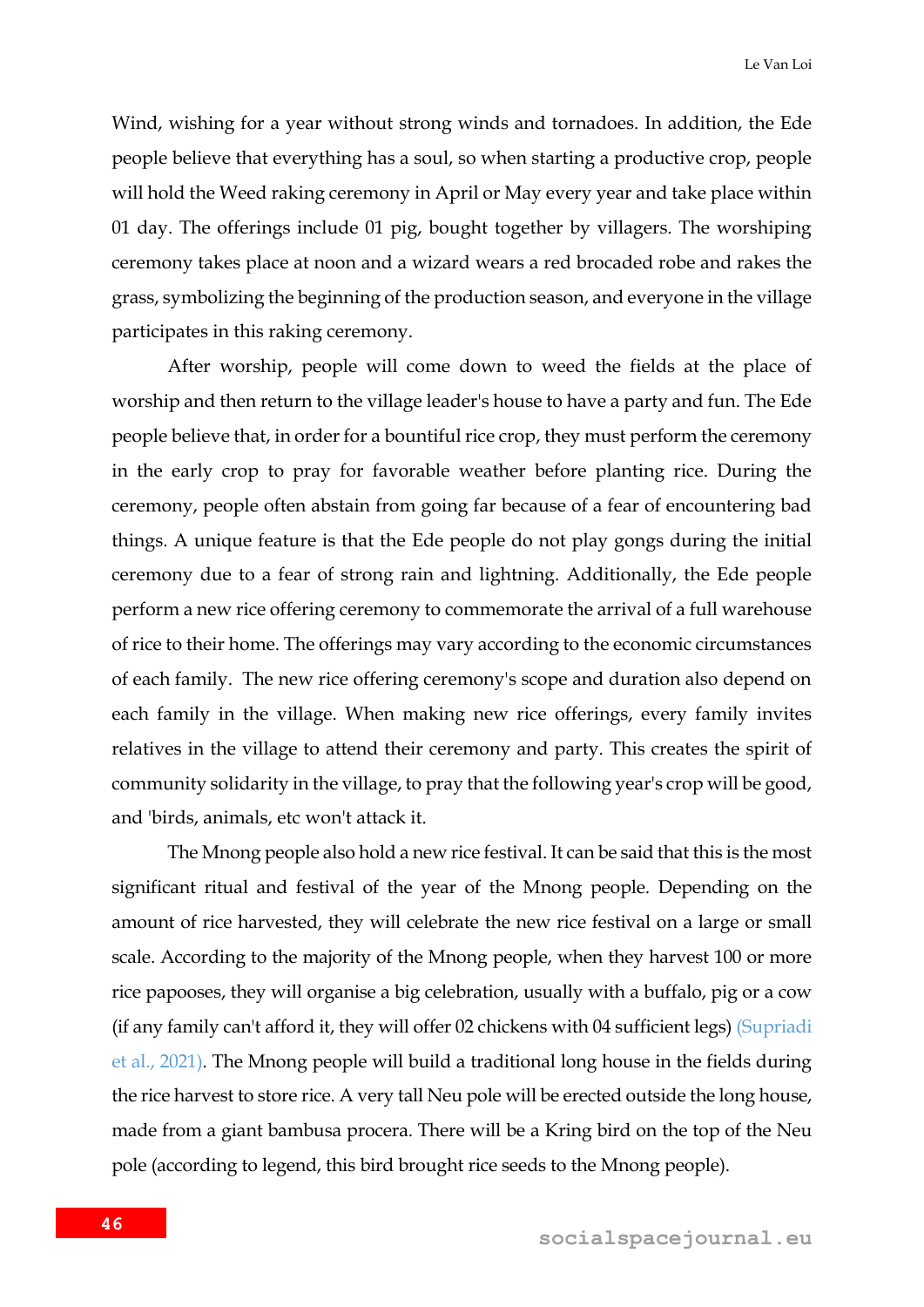During this worship time, the Mnong people will visit their fields to express gratitude to the ground and water supply for providing them with a bumper crop. After delivering rice to their home, they will slaughter an offering animal, mix blood with tube wine, and then pour it over the rice papooses, smearing the blood on the tube wine jar's mouth and on the house's door. Following the ceremony, everyone joins in on the celebration. For the Ma people, their new rice festival is also held after each family's harvest season (around December of lunar calendar). When people celebrate the new rice, they also prepare offerings to display on the pre-made altar in front of the yard. There is always an ear of rice made from a young bamboo tree at the altar and offerings such as wine, pig's head, boiled chicken, etc. The worshiper will read a request to the God of rice and other Gods to attend to witness the sincerity of villagers. When making vows, the worshipper always intends to return the villagers' sacrifices to the God of rice who has protected them during the previous year; prays for continued protection in the following year; and pledges to pay a larger ceremony if the harvest is good. During the ceremony, the sound of gongs is always played to increase the sacredness. Everyone eats, drinks, and dances all night when the offerings are finished. New rice ceremonies alternates in each family; when a family completes their ceremony, another family will organise it, and so on until all the houses in the village, at that time, the festival to celebrate new rice in that year is completed.

The Ma people also have a new standard form of rice offering to the whole community, called Ai R'hai, or buffalo stabbing ceremony. The communal worship event in this community occurs approximately once every 3-5 years, depending on the community's economic circumstances, and the offerings include buffalo, pig, chicken, and tube wine. This is a celebration that attracts the entire community. To celebrate the Ai R'hai village festival, people must prepare many offerings. One of the indispensable artifacts in this festival is a Neu pole. This is a unique symbol of the new rice festival. The Neu pole is built to send "news and invitations" to the Gods to attend the festival with the community. Each decorative item on the Neu pole show even numbers with the concept of completeness and fullness.

The Neu pole is buried in front of the community house's yard, symbolising the interaction between people and Gods and the community's sympathy for the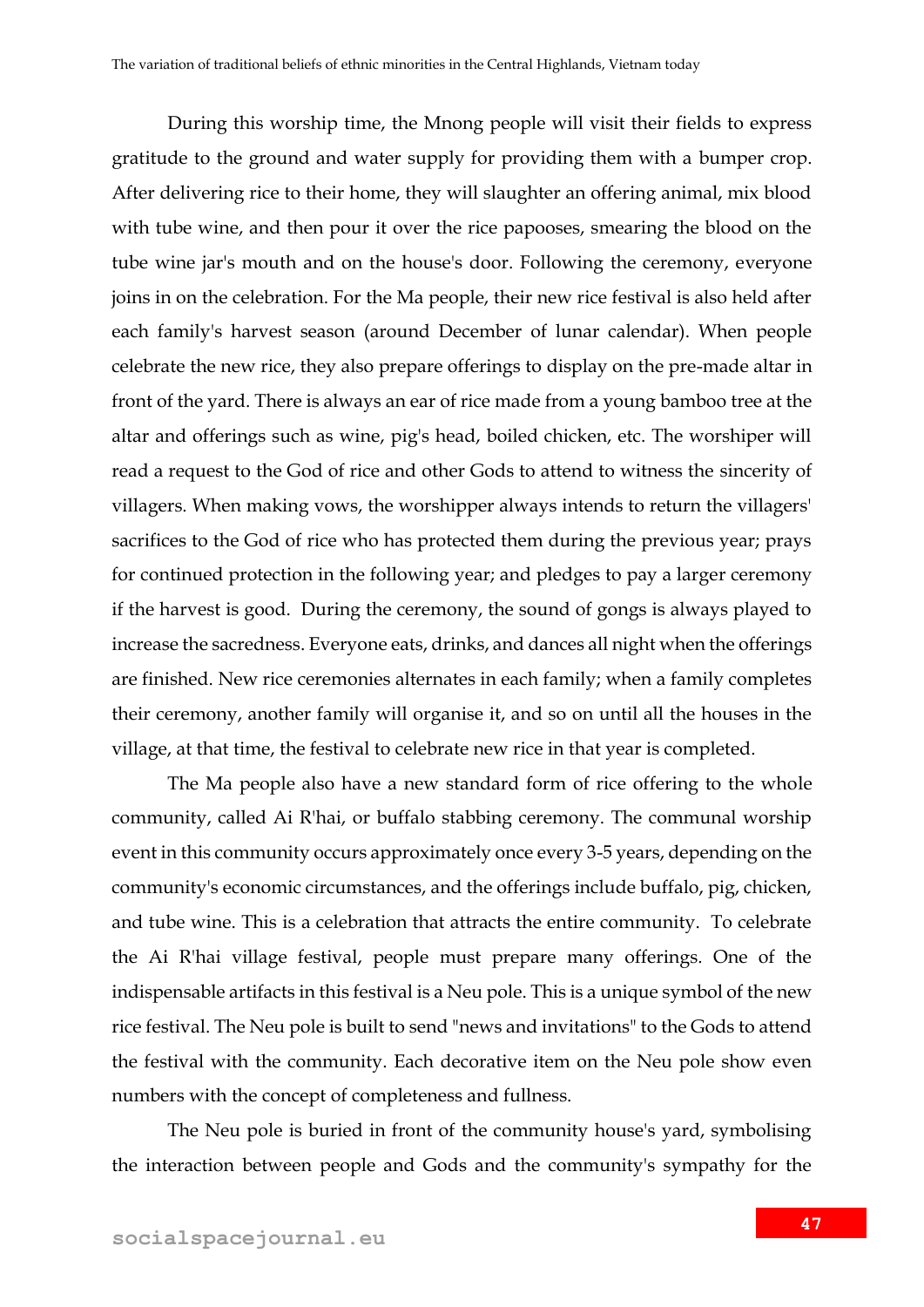continued existence and development of ethnic groups. The Bana have an opening ceremony for a new production season, a pot offering ceremony, a rice planting ceremony, a washing ceremony (washing bad things so that the rice soul does not imitate), a summoning ceremony (calling the lost rice soul), new rice ceremony, rice plucking ceremony, warehouse closing ceremony. The Gia Rai have a rice planting ceremony, rice blooming ceremony, new rice ceremony, and rice warehousing ceremony. The Mnong people have a field clearing ceremony, axe thanksgiving ceremony, field burning ceremony, rice warehouse opening ceremony, rice worship before leaving the warehouse, field banning ceremony, rice planting ceremony, new rice ceremony, rice plucking ceremony, and rice bathing, weather praying ceremony. Ethnic communities of the Xo Dang, the Co ho, etc. all have rituals to sacrifice to the Gods related to each stage of each rice production cycle.

*Religious rituals related to life cycle:* Ethnic populations in the Central Highlands believe that humans go through three significant stages from birth to death: birth, adulthood, and death. As a result, they have rituals for each step of the life cycle that represent their beliefs and understanding of the cycle. The Ede ethnic group has rituals during the birth, such as a ceremony when a mother is pregnant, a ceremony before giving birth, and a ceremony for the midwife. After a baby is born, a naming ceremony is held about a day to a month. Offerings for this ceremony include a chicken and a jar of wine. Especially, it is a taboo to break the chicken intestines during the preparation, if not, bad things will occur descendants. Another chicken is requested in case of breaking. Additionally, there are ceremonies for the soul, which include wearing bracelets for a full month, a full year (one crop season), three years (three crop seasons), years (seven crop seasons), and fifteen years (seven crop seasons) (15 crop seasons). Adulthood (17 crop seasons), praying for peace, weddings, praying for the health of the young couple, praying for annual family health, praying for homeowner health at 50, 60, 70, and 80 years of age, funerals, grave abandonment (Province, 2021).

The Mnong people have ceremonies for pregnancy, foetus protection, praying for mothers after childbirth, opening eyes for baby, umbilical cord cutting, thanksgiving for raising and caring for grandparents, naming and soul for baby, hair cutting and ear piercing, ear blowing, tooth filing, adulthood, and a buffalo party to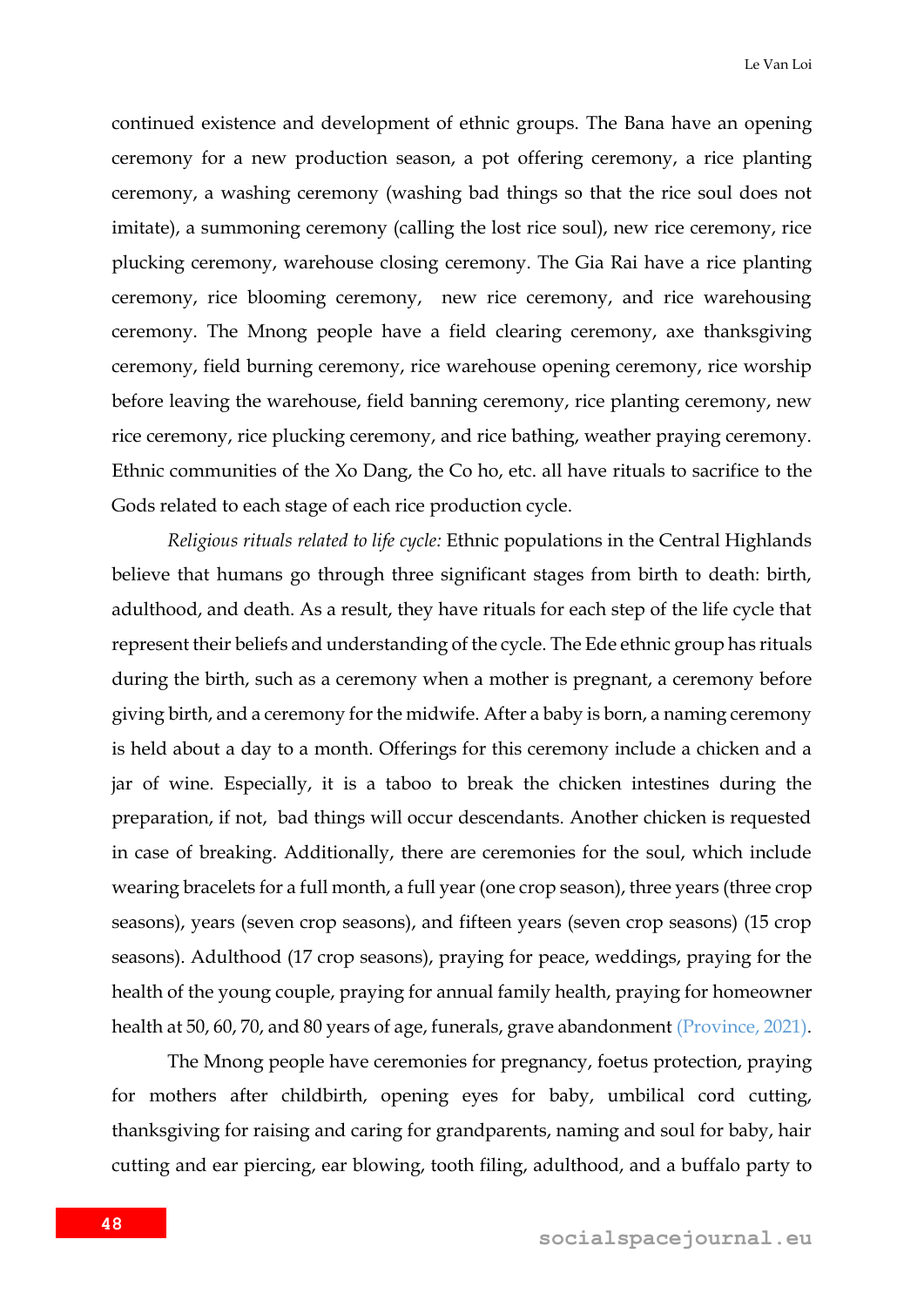repay the Gods. In particular, the M'nong's tooth filing to determine the age of maturity is also held with many rituals. In terms of marriage, the Mnong people have the principle of not marrying people of the same clan and they is no taboo in marrying people of different races. Criteria for choosing a life partner are also based on the responsibility and diligence for girls and hardworking, good hunting for boys. After the two parties get to know each other and want to 'marry, the groom's family must take the initiative to perform rituals such as proposing marriage and wedding.

The Mnong people also have the custom of "wire connection". Once the woman or husband dies, they will perform this ritual in order to preserve family property and nurture children more effectively. Additionally, the Mnong have a sense of a good and a bad death. Those who die in a dignified manner will be laid to rest in the community cemetery and offered chickens, pigs, and buffaloes. Those who die in tragic circumstances will be buried at the scene of death; individuals are not permitted to bring the deceased body home for fear of bringing bad luck to the family and community. People with lousy ends will not have visitors, just family members who come to organise a very simple funeral. After the burial is complete, relatives must find a strong stream to bathe their belongings. Doing so, they believe, will wash away the bad luck. In the funeral of people with good death, their coffin is made from china trees, silk-cotton trees, etc. Before taking the tree for making a coffin, a chicken must be offered, and vows shall be made, using the dead person's name to make a vow to ask for the tree to be cut down. Those who attend the funeral are given pork or buffalo meat to take home as condolences to the bereaved family. After 07 days from the burial date, they will make offerings only once at the grave and then abandon the grave.The Mnong people believe that the dead will go to another world, where there are villages and live like ordinary people.

The Ma people have rituals related to the life cycle Naming ceremony, adulthood ceremony, marriage ceremony, and funeral ceremony. In particular, when a baby is about seven days old, his family will have a naming ceremony. The Ma people use grandparents' names three generations apart to name their baby. The reuse of the ancientsthe ancients' name is to educate that their children must know their origin, and partly to hope that grandparents will help them be healthy and talented. Offerings for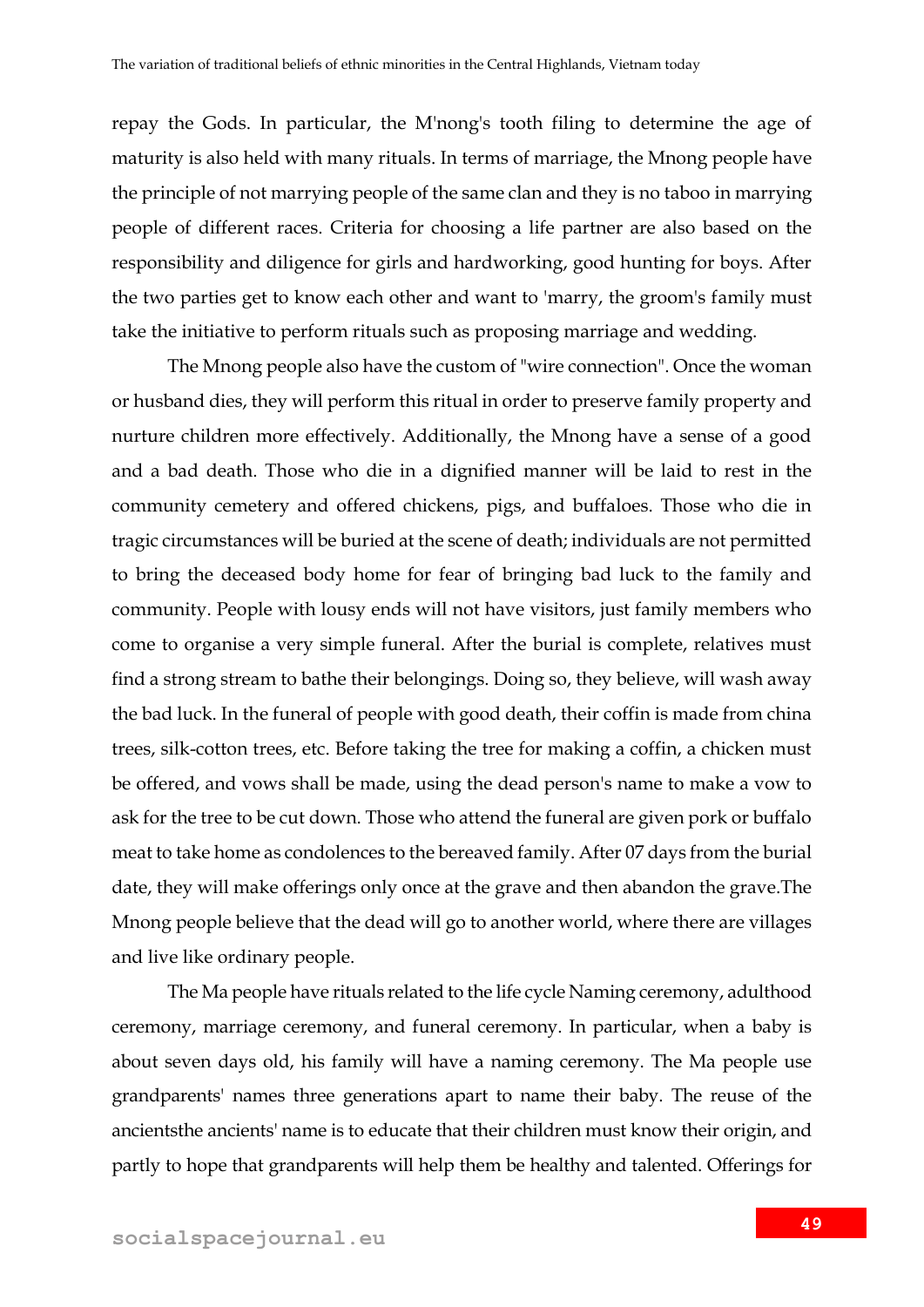the naming ceremony are usually pigs or chickens, and tube wine. In the past, the Ma people frequently invited the entire community to attend the naming ceremony and observe their child's birth and growing (Hickey, 1982). The Ma people believe that children aged 13-14 are considered adults. This age is just a guess, calculated from the time the child was born until the next 13-14 rice harvest seasons and also based on their body development for boys and the appearance of the first period for girls. To indicate a child's adulthood, the Ma people have a ritual that forces the child to pass. It is a teeth filing ritual. This is an individual ceremony. The ritual is attended by community elders, a shaman, and family members. ' After organising an offering to Yang (God) with offerings including boiled chicken and tube wine made by the shaman, the person receiving the ceremony lies on a mat for experienced people in the community to file. They use a small saw blade or a special stone to file the 4 front teeth in the upper jaw to the gums. All community members have to do it if they don't want to be laughed at by the community and can't get married. After completing, the person receiving the ceremony is recognised as an adult and has the right to find a partner to marry and establish a new family. The Ma people have the principle of not marrying people of the same clan. The Ma people attach great importance to the working ability of community members. Health, hunting ability, farming ability, hard work, handicraft, etc. are necessary factors for a person to work in an agricultural environment. The Ma people live entirely on agriculture, so labour-related elements are emphasised in marriage. The Ma people believe that there are two worlds, the living and the dead. The world of the dead is an intangible realm inhabited by ghosts and is regarded as a sacred space for the living. The world of the dead is synonymous with the world of ancestors. Their forefathers and mothers will live in a hallowed place after death. Death is the soul of the living being's return to the ancestral world. As a result, when a family member dies, the survivors are always sad for the deceased, as they will never see each other again. As a result, people attempt to keep the deceased in their home as long as possible. Families with a healthy economy can keep the dead for longer than seven days, usually between three and five days. According to Ma's theory, the longer the deceased are kept in the house, the more the living's boundless regret for the dead. '' During the time of keeping the dead in the house, they perform rituals, prepare pigs and chickens to invite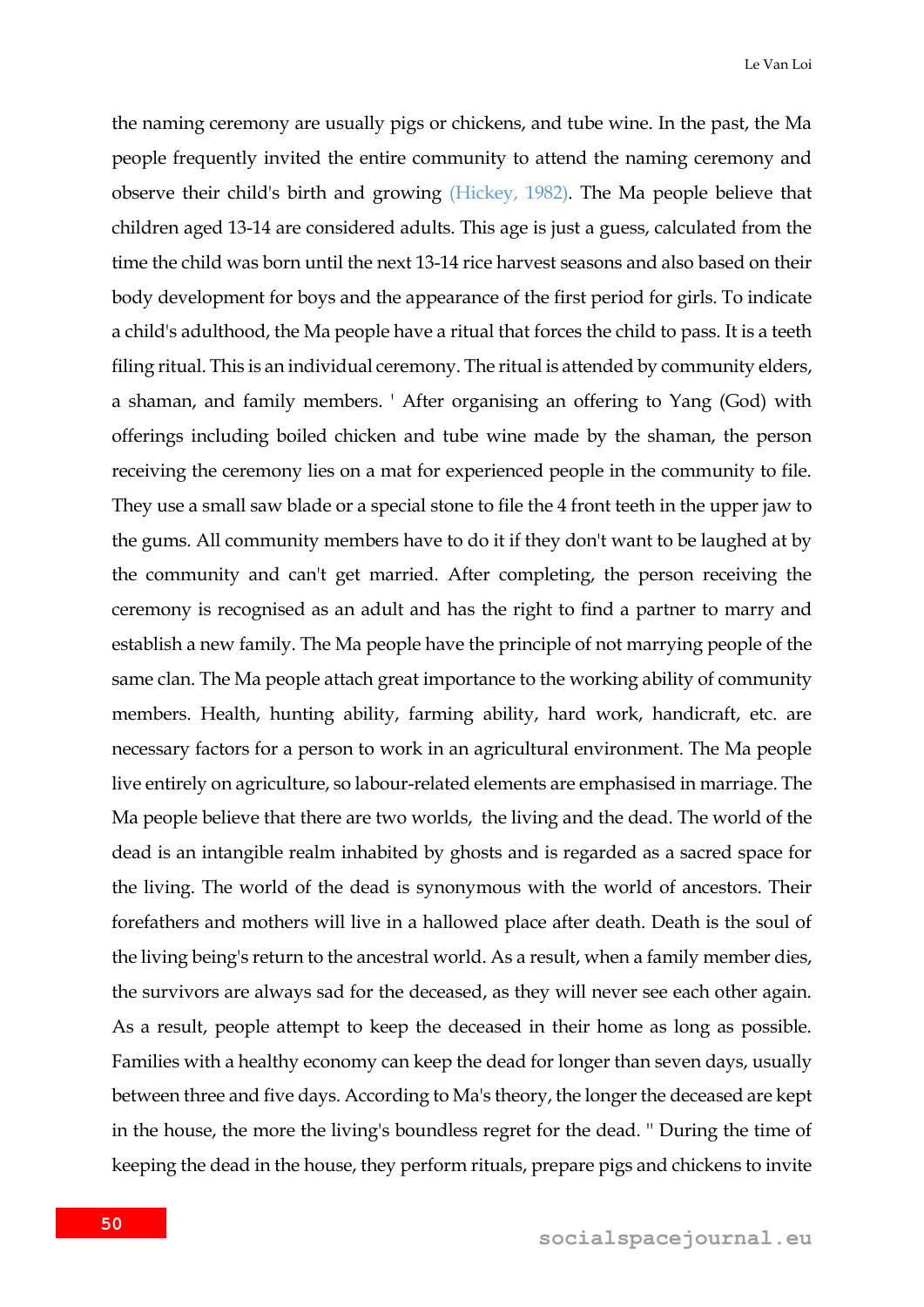the shaman to bring the soul of the dead back to the ancestors, to invite relatives and neighbors to witness the passing of the dead.

In the life cycle ritual system of some ethnic minorities in the Central Highlands, grave abandonment is the most important ritual. Grave abandonment is the last ritual where the living see the dead off to their everlasting residence (ghost village), completely removing the connection between the dead and the living. Ethnic minority communities in the Central Highlands believe that only after the grave abandonment ceremony can the dead's souls be reincarnated into another life to start a new life. Then, the living can be assured of fulfilling their obligations to the dead. Therefore, grave abandonment is the biggest and most enjoyable ritual, meticulously prepared from creating tomb houses and sculpting statues to preparing offerings to offer sacrifices to the dead (Vorng, 2011).

*Line of talismans, magic:* Most of the ethnic minorities in the Central Highlands still believe in talismans and magic. They think that talismans command others and spread disease or death to others at the will of the talisman owner. Moreover, they also believe in the phenomenon of Krasue, a demon with a human shape, gutting people and eating corpses. Currently, the above-mentioned religious activities have many changes compared to the traditional ones, but to a certain extent, those beliefs still significantly impact the lives of ethnic minorities in the Central Highlands.

### **Variation of traditional beliefs of ethnic minorities in the Central Highlands today Variation of beliefs and practices in social life**

The spirit beliefs are the most clearly retained in the ancient belief systems of ethnic minority communities in the Central Highlands; they are the most prominent among animist and magical beliefs. The types mentioned above of beliefs have become ingrained in the traditional cultural identities of the Central Highlands ethnic minority. The quality of ethnic minorities' beliefs and practices has shifted in the Central Highlands. In conventional society, ethnic minorities in the Central Highlands follow the belief of "Animism", with a dense system of Gods governing people's production activities and spiritual activities in the community. Gods reside everywhere and human life depends entirely on the Gods' will. Besides the supporting Gods, some gods can harm people. Therefore, people believe that if people want to be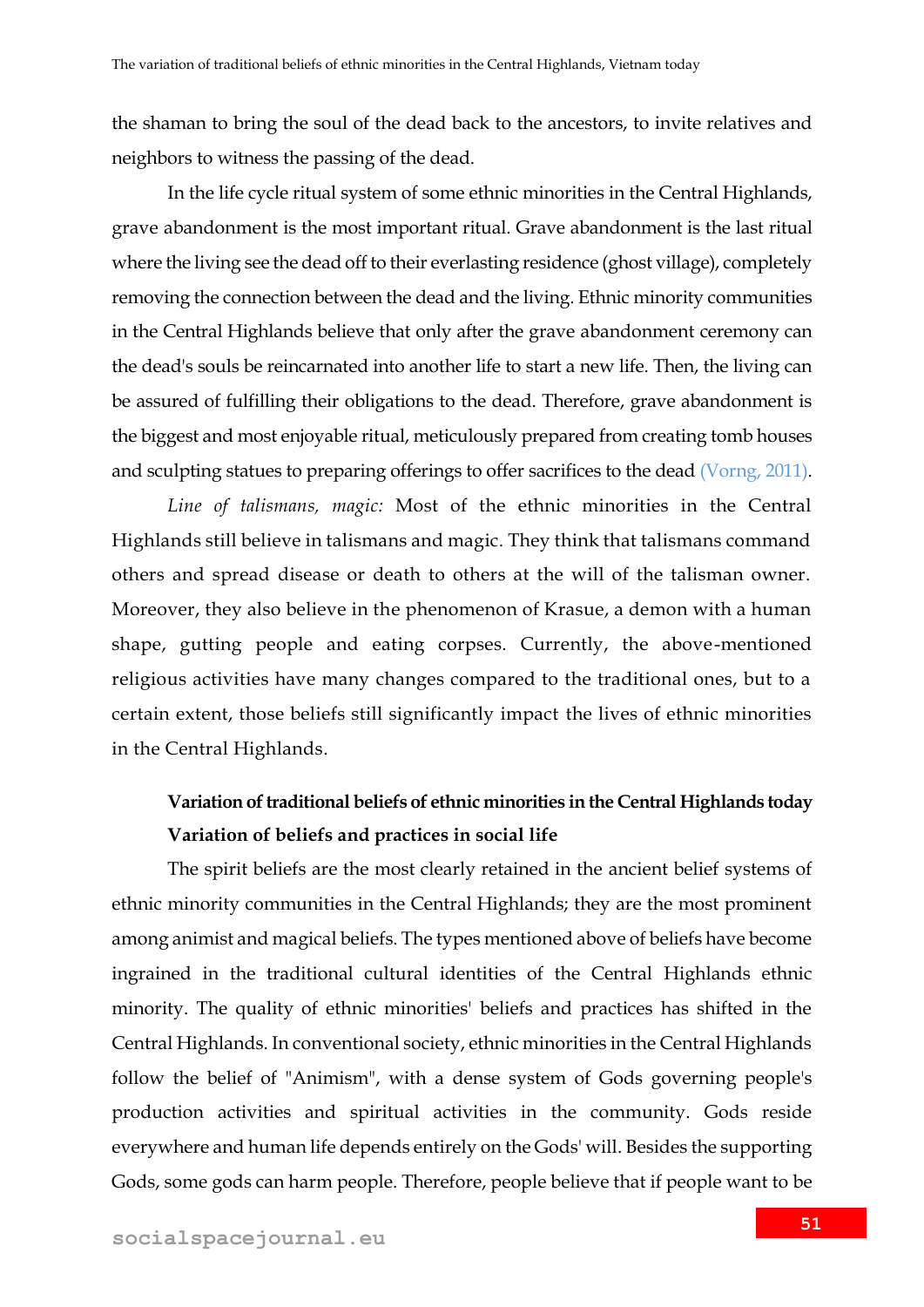helped and blessed by the gods in terms of health, plants, animals, etc., people must be respectful and practice rituals of worship in various forms of sacrifice.

Simultaneously, there are numerous sophisticated types of taboo and innumerable rituals and festivals dedicated to worshipping and anticipating the Gods, in the hope that the Gods will assist people and the community. Nowadays, most ethnic minorities in the Central Highlands no longer believe in "Animism", so the quality of belief and trust in the traditional Gods of ethnic minorities in the Central Highlands is gradually extinct. Belief in Gods related to activities in human life has become less sacred, so sacrifice rituals also lose their meaning with less religious practice activities in the community's social life. Currently, only 39.19% of people believe that Gods help people in life such as the God of the mountain, God of the forest, God of the river, etc., 11.49% of people believe that there are punishing Gods, and 59.46% of people do not believe in Gods to bless or punish, 18.24% of people have faith in sacred objects, and 80.41% of people do not believe that sacred objects can bless or punish people (LoPresti et al., 2016).

Additionally, the living environment of ethnic minorities has changed, with agricultural cultivation and production becoming less reliant on the natural environment, altering numerous beliefs held by ethnic minorities in the Central Highlands about the God of Forest, God of Water, and God of Tiger, and so on. The Gods are increasingly losing their exalted status in the spiritual lives and beliefs of the people here; some of them are now only found in folk tales, epic works, and stories told by elders in the community. Gods such as the God of Trees, the God of Tiger (Ae Jung) in the Ede people's sacred forests, and Ma nap (the ghost of slain newborns) in the Hre people's sacred groves are currently found in village elders' traditions. Historically, the Neu pole was seen as a point of connection between heaven and earth, a sign of the Gods, in the traditional idea of ethnic minority in the Central Highlands. Today it has decorative meaning in sacrifices. In addition to the traditional festivals, the Neu pole is erected by the people when there is a common activity in the village, such as organising the People's Solidarity Day, public celebration or National Day. Village elders and village head allocate the steps of cutting, decorating, and constructing the pole, and they occur naturally without any ceremonial sacrifices or taboos, as is customary while raising the Neu pole *(Iizuka, 2012)*.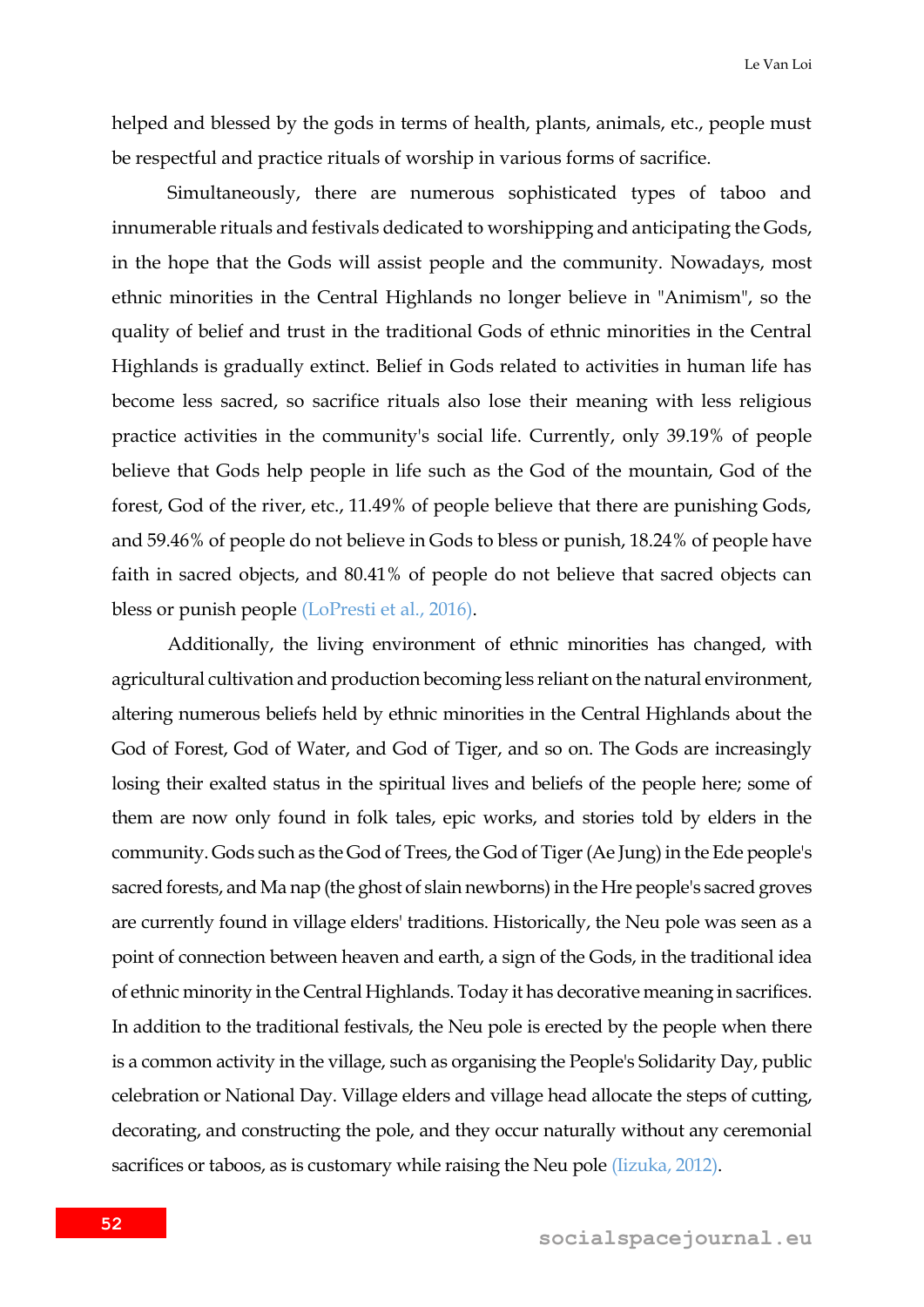Today, ethnic minority communities in the Central Highlands are also less influenced by the concept of the existence of Krasue, a talisman or magic in life. Therefore, when someone in the family or village is sick or ill, people will seek scientific treatment instead of methods of healing caused by divine forces or doma, talisman, or magic on human health. However, there is still a fear of Krasue, talismans or spells that has not yet ended in the religious life of ethnic minorities in the Central Highlands today.

Due to the extinct beliefs, the traditional religious practices of ethnic minorities in the Central Highlands have also changed. Currently, religious rituals among the people have reduced significantly, even though many rituals are only performed according to custom with a less spiritual element. During festivals and traditional Tet of ethnic communities, only 2.09% of people pray to Gods of the forest, river, mountain, etc., 4.73% of people pray to Gods when they are sick, 11.49% of people pray to Gods when they build a new house, and 77.03% of people do not perform praying rituals on festive occasions. Additionally, 52.7% of people pray on holidays, Tet, 4.73% pray when they are ill, and 34.46% pray for no reason (Van Dao & Van, 2020). Besides, when practising rituals related to the life cycle, rites of some rituals have been omitted, such as naming, bad luck removal, health, adulthood, wedding, peace, longevity, funeral, grave abandonment, etc.

For example, in the wedding ceremony of the Gie Trieng ethnic minority community, one of the indispensable wedding gifts that the bride's family asks the groom's family to bring to the bride's family is 100 bundles of betrothal firewood. However, today, this betrothal offering is about 15-20 bundles of firewood for symbolisation. When a family has a mother giving birth, the rituals of worship and taboo are rarely performed. When women of ethnic minorities give birth in the Central Highlands, they seek care at local health facilities rather than going to the forest to give birth alone as in the past; rituals such as throwing a pestle to scare away evil gods when a child is born or requesting the soul of a recently deceased person to enter the soul of an infant are no longer performed, and so on (Loi, 2021).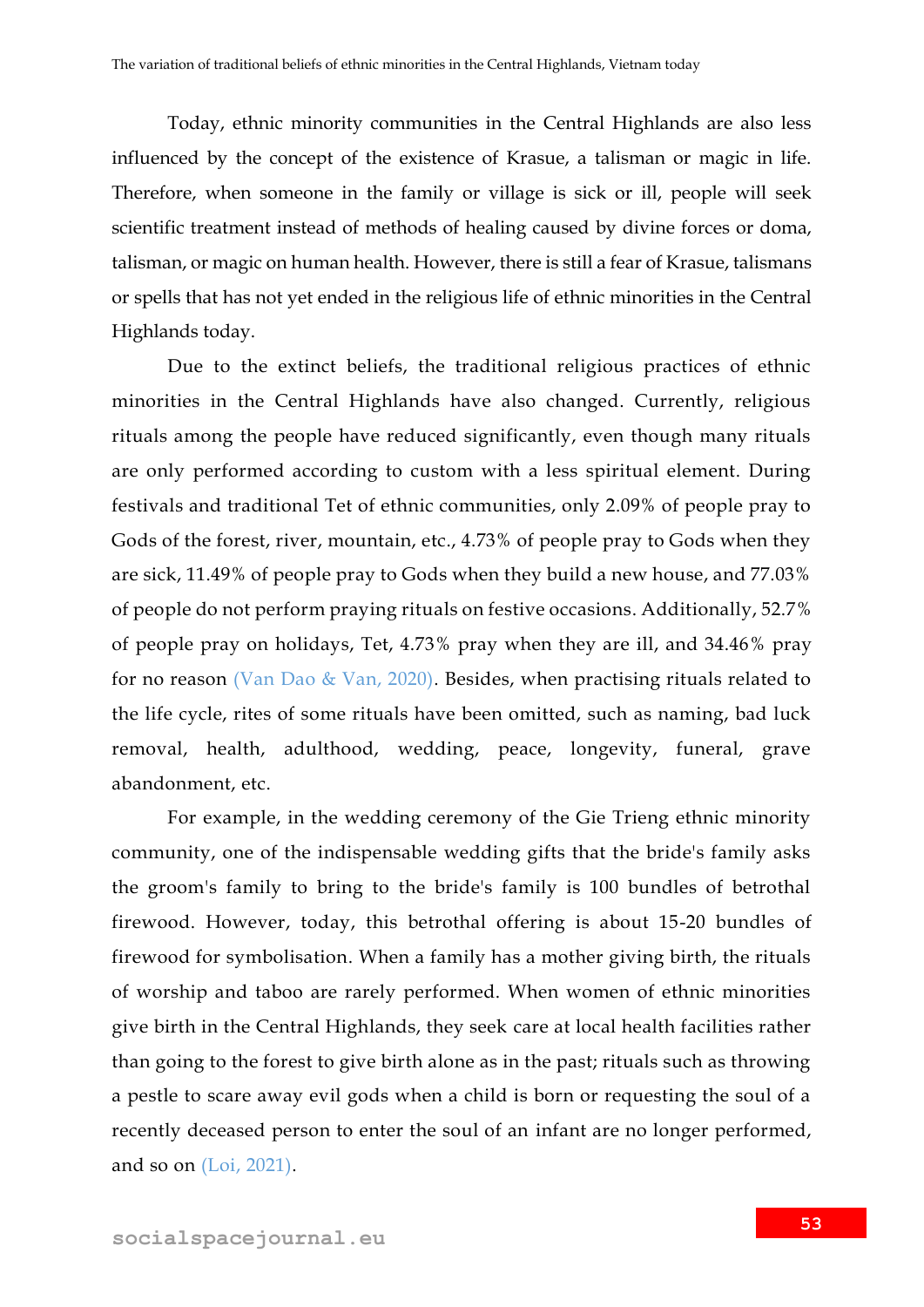### **Variation of religious ritual practice towards simplicity or formal spiritual ritual practice**

Many ethnic communities in the Central Highlands have a historical belief that Gods play a significant role and govern all aspects of human life. However, religion's entry into the lives of ethnic minorities in the Central Highlands has dramatically affected the people's traditional culture and beliefs. In areas where ethnic minorities worship Buddhism, residents retain their native religious culture and ritual customs. However, traditional religious values and ritual practices have significantly changed in ethnic minority populations that adhere to Catholicism or Protestantism. The transformation of traditional beliefs from polytheism to a single God, of ethnic minorities in the Central Highlands took place in a short time. Under the influence of tenets, canon law and Christian rituals have declined and gradually erased the notions of a divine system with powers covering heaven, earth and human.

Currently, most people in ethnic minority areas that adhere to Catholicism or Protestantism no longer believe in the assistance or punishment of traditional Gods (Loi, 2021). Additionally, numerous conventional rituals associated with the life cycle of crops in production and agricultural cultivation have been lost or obliterated, including the following: awakening the soul of rice, eating all reserve rice (Ka ba tonne), planting (Ondro lo Choi), and eating rice leaves (Ka la bău Ka la koa). In some villages, villagers do not follow any religion and still grow upland rice. However, many agricultural rituals and worship of gods related to agricultural production such as the God of thunder, the God of rice, and the God of water, are no longer present in the farmers' consciousness, and many worshiping rites have not been performed regularly. Some other rituals such as trough worshiping ceremony of the Xo Dang people, water drop celebration of the Bana people) Many states have been omitted, and the spiritual meaning has disappeared. People in some villages only hold New rice harvest celebrations such as the New rice-eating of the Xo Dang, the Bana, the Gie Trieng, etc. The New rice celebration has also become extinct, and people rarely perform these rituals and festivals.

Many religious rites have been phased out in villages where the Xo dang ethnic minority community practises Catholicism, and other traditional ceremonies have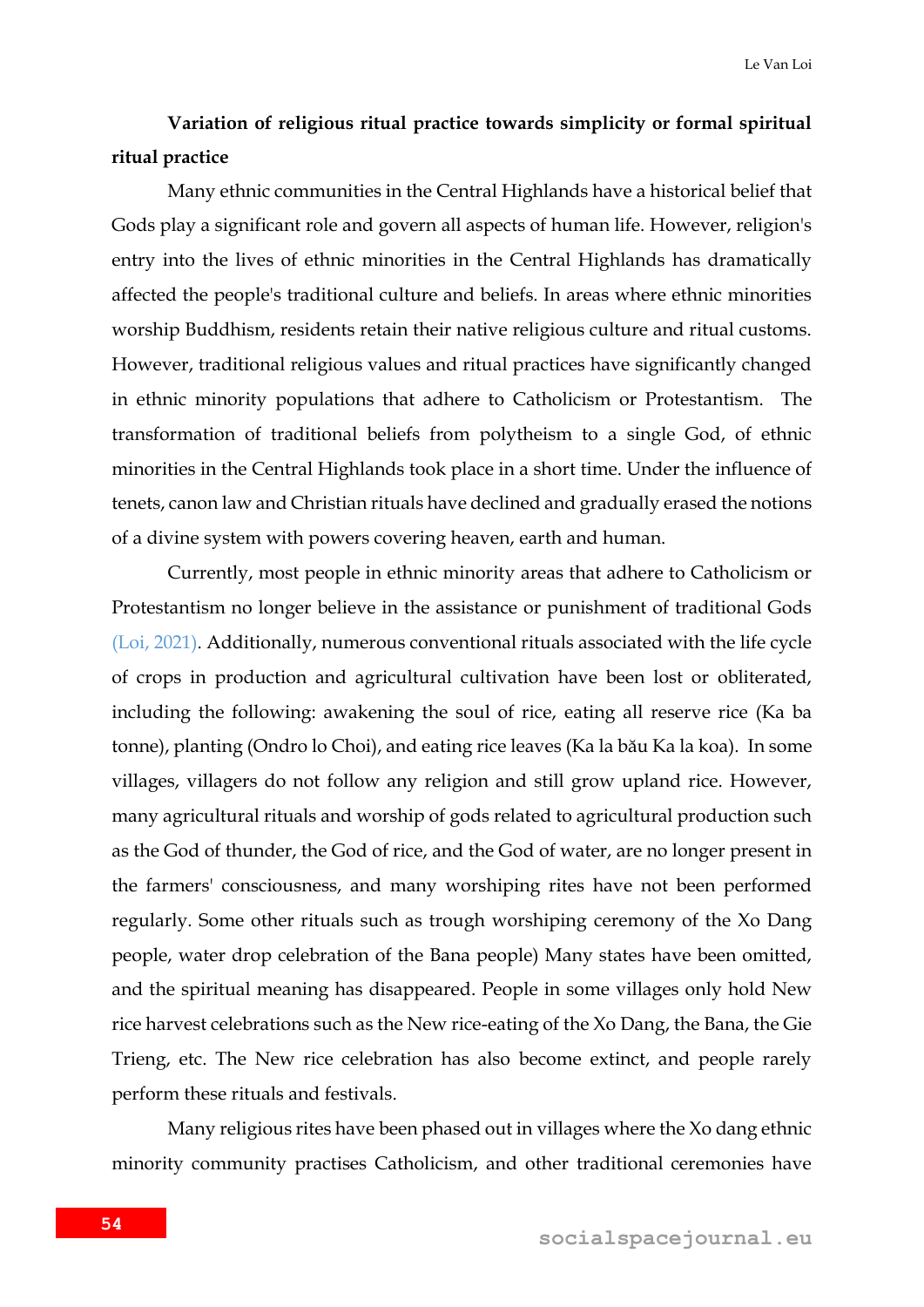been discontinued because of changes in agriculture methods and population density. The Xo Dang people hold the water trough ceremony solely to execute rituals such as inspecting and fixing water pipes (changing Bambusa procera with plastic pipes) and assembling at the typical house to celebrate, dance, and sing. In some villages, Catholics have relocated to a lower area, eliminating the need for water troughs. However, people here still hold a ceremony to build a water trough on one day of the year, with no sacrifice ceremony. Instead, people repair ordinary dug wells and organise a party as a traditional cultural festival of the community. In the Xo Dang, Gia Rai, and Gie Trieng villages, which follow Catholicism and Protestantism, the buffalo festival to celebrate the new communal house is no longer performed. In some localities, new communal houses of villages are built with the support of the Government and become a typical meeting and event place, or several communal houses are not used when the construction is completed because they have a meeting hall, non-religion people in some villages rarely organise buffalo festivals to celebrate the new communal house.

In addition, many rituals in the life cycle beliefs of ethnic minorities in the Central Highlands are no longer performed. In villages with people following Catholicism and Protestantism, folk religious rituals have been eliminated, and people only perform wedding and funeral rites entirely according to religious rites. In nonreligious villages, life cycle rituals have been considerably reduced, and some worshipping and taboo rites have been eliminated. Currently, at some weddings of ethnic minorities in the Central Highlands, there is no longer the music of gongs. People organise a celebration party at home or a meeting hall or communal house and have a modern music band; sacrifice rituals to the Gods are still performed with a formal nature only.

## **Variation of the team practising traditional beliefs in sacrifice festivals and rituals of ethnic minorities**

In the life of ethnic minority communities in the Central Highlands and the significant role of village elders in villages, shamans are always highly valued and respected in their spiritual life. The shaman is considered a bridge between the divine world and the human world, an indispensable factor in worshipping rituals because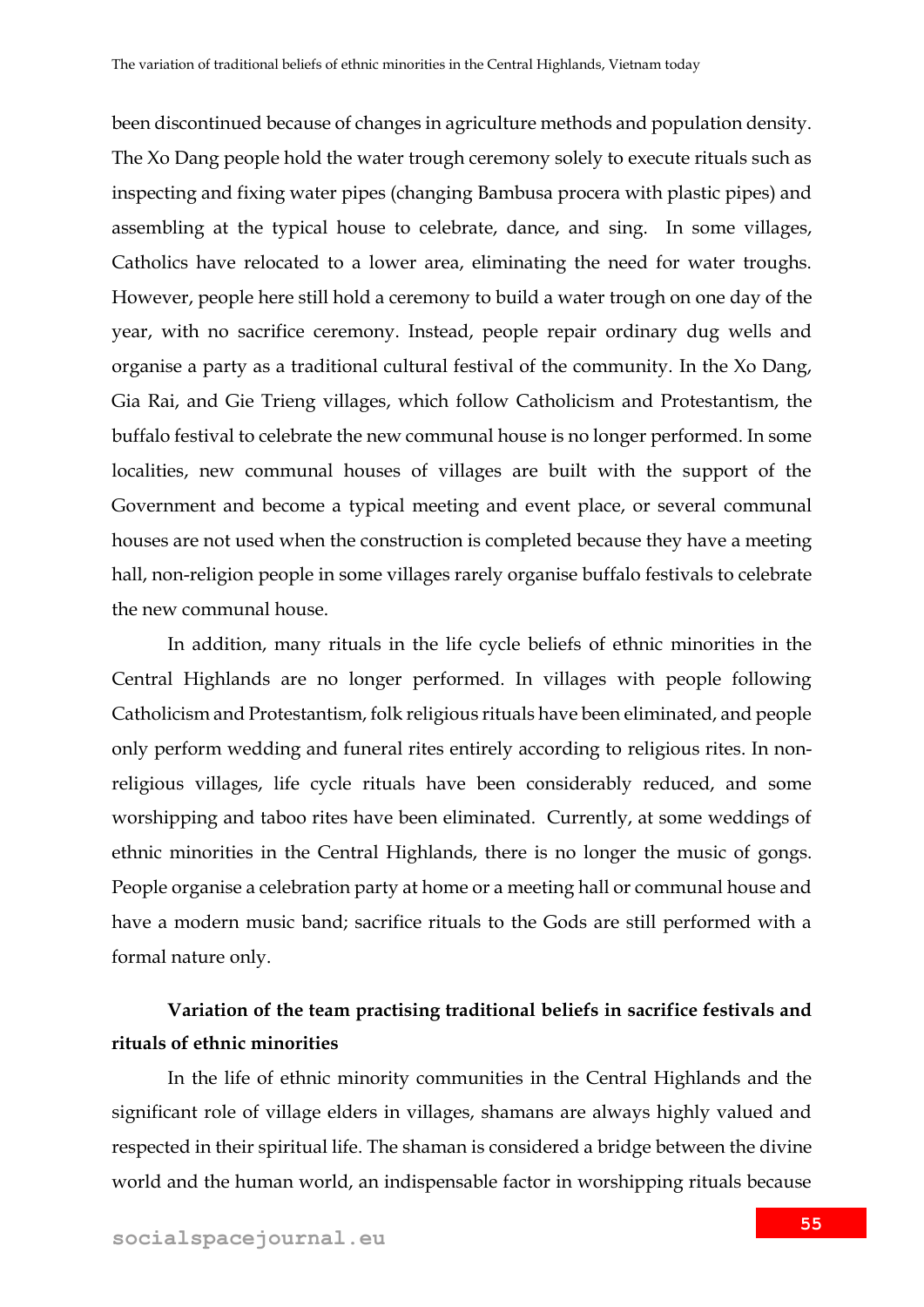the shaman is the messenger carrying the sacred messages of the Gods to people and conveying prayers of people to the Gods.

In the traditional religious life of many ethnic minorities in the Central Highlands, when someone in the family or village is sick or holding religious ceremonies, they willholding religious ceremonies. They invite a shaman to examine and perform an offering ceremony to the Gods. The shaman must be knowledgeable about geography and astronomy, memorise many rituals, have an inspiring voice, be ethical, and be trained through many important events in the village. In addition, the shaman must also be mysterious, be able to predict and contemplate accurately over time, and be recognised by everyone in the community. According to customs and habits, the shaman is the person performing sacrifice rituals for the whole village, from worshipping water wharf, new house, adulthood, wedding, funeral, sickness and diseases, etc. When performing such sacrifice rituals, the shaman must wear the traditional costume of the community, hold the offering in his hand, read prayers and execute steps in the sacrifice ritual. In the ritual of worshipping water wharf of the Ede people, the shaman wears traditional Ede clothes, has a red scarf on his head and walks in front of a group with a bowl of wine mixed with pig's blood, followed by a village elder holding shields and knives, and everyone in the village in a long and solemn line to the water wharf. After the water wharf worshipping rite is completed, the shaman will visit each house on the same day to give offerings. Each family makes an offering of a jar of wine and a fowl or pig. After making offerings for families, the shaman will travel to the water wharf and dig a tiny hole near the wharf, above a river bank or stream bank, to pray to the Gods for protection and good luck for the owners. On the day of the ritual, routes to the hamlet are frequently blocked by trees and hung with ropes of various types: yarn, thread, and chicken feathers to deter visitors from entering and upsetting the ceremony's holiness. The shaman will sit in front of the first jar of tube wine, facing the morning direction, at the adulthood rite for boys of the Ede ethnic community, to make sacrifices to the Gods and proclaim: This guy is good. He understands how to effectively burn fields and sow rice, bananas, and sugar cane. He possesses maturity. Now, Gods, please assist him in obtaining a fresh source of energy, as well as strong and durable muscles and health. At the conclusion of the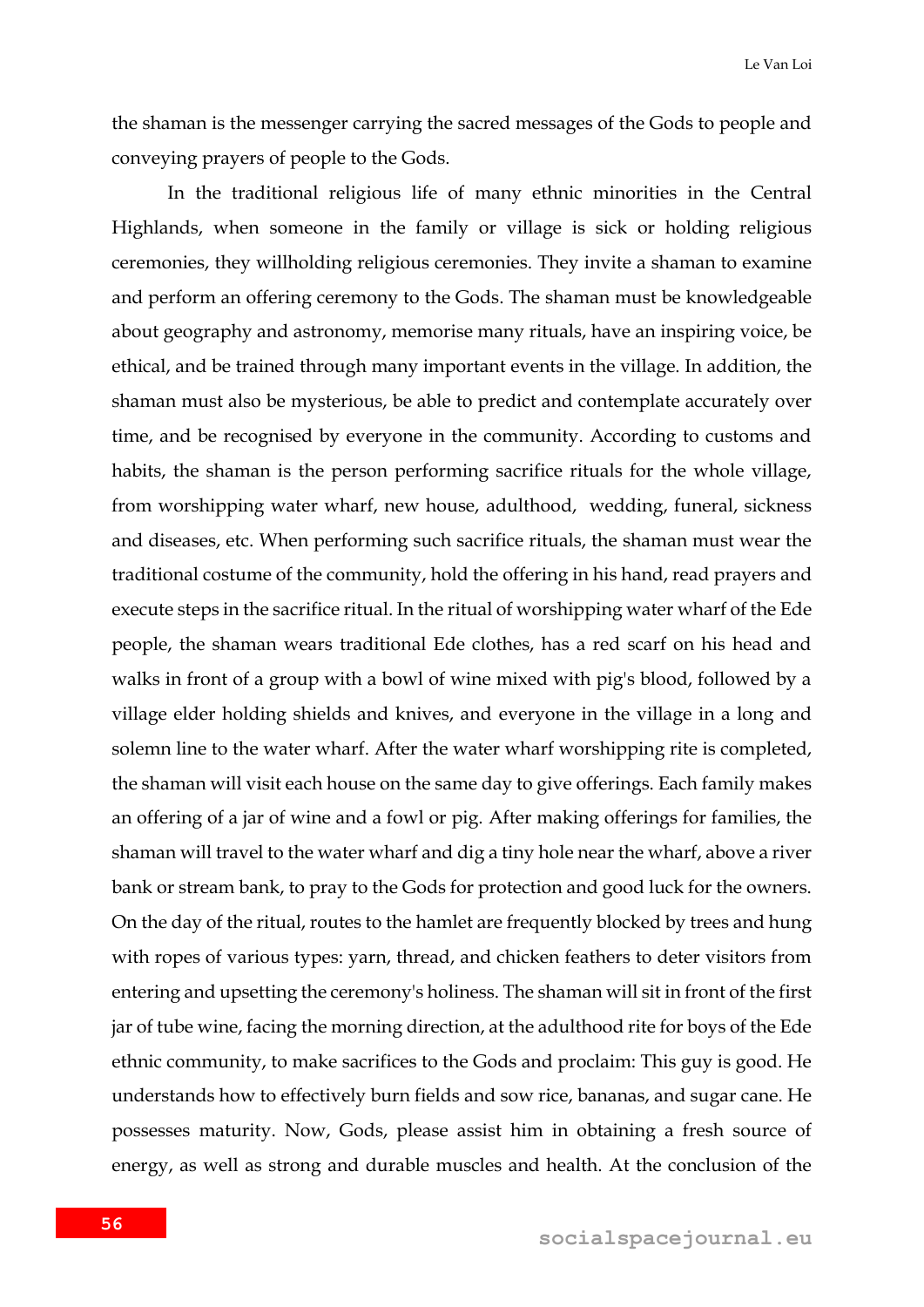maturity ritual, the shaman presents the boy with a shield and a sword, symbolising the young man's new obligation to guard his family and town against enemies and wicked creatures, etc. Over time, the development, awareness, and life of ethnic minorities in the Central Highlands have changed and are increasingly enhanced, so the image of the shaman in several rituals in religious life has been extinct. Currently, the number of shamans in some ethnic minority communities in the Central Highlands who openly operate and are trusted by people in the community is meagre. However, some major festivals, such as the Water wharf ceremony, Solidarity festival, New rice ceremony, etc., are the oldest customs and habits held annually by ethnic minority communities here to pray for favourable weather, good crops, happy and prosperous life after harvesting, and the role of the shaman in such rituals is indispensable. These are also forms of common cultural activities with many positive meanings in the spiritual life of ethnic minority communities. Therefore, shamans in villages of ethnic minorities in the Central Highlands have not entirely disappeared. Shamans still have a certain position and role in the traditional community, often operating in certain regions, and those who perform ritual sacrifices rarely openly call themselves shamans.

### **Reception and variation of folk religious activities of other ethnic groups and the receipt and variation of religious activities into religious activities**

In the lives of ethnic minorities, there have been many changes in daily living habits, production methods and forms are no longer dependent on nature for agricultural cultivation and production, etc. Daily living changes and productive agriculture have steadily eroded the foundations of folk beliefs, removing the Gods from the lives of ethnic minority populations. In a traditional society, the Ede people worships the God of Earth, so they abstain from digging wells to get water because digging wells is offensive to the God of Earth and anyone will be punished if violating it (Thu, 1998). Today, the living area of the Ede people has changed and the natural water source is no longer clean, people need water to irrigate crops, so digging wells is no longer considered an insult to the God of Earth and a violation for punishment.

Because it is thought that the dead will have no interaction with the living when the grove abandonment is completed, ethnic minority communities in the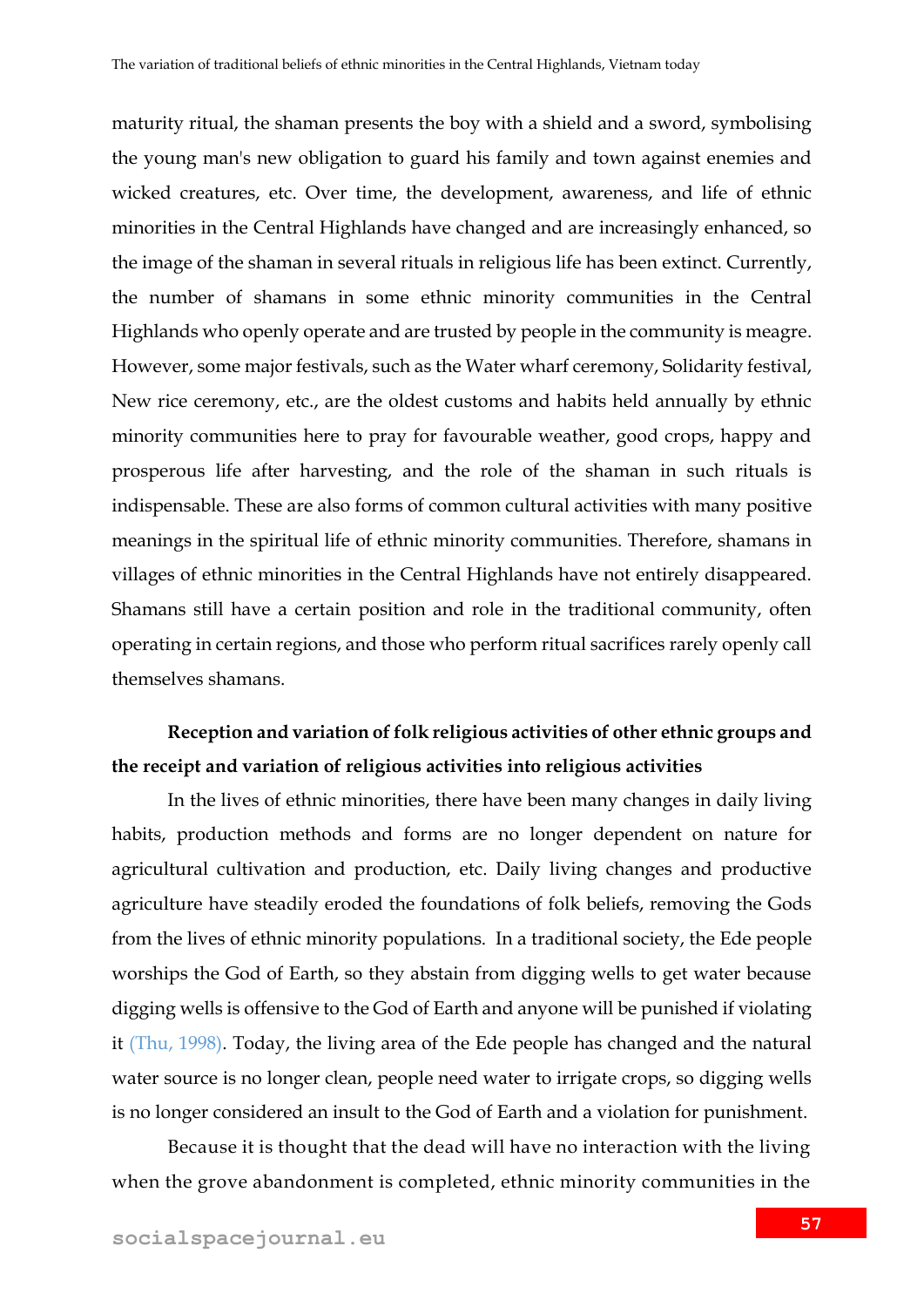Central Highlands do not worship their ancestors. However, a part of ethnic minorities in the Central Highlands lives with some other communities who migrated from different places and worship their ancestors and celebrate the death anniversary of their deceased relatives, so now a part of ethnic minorities in some localities worship their ancestors. In many places, nhà mồ (Funeral house) is a place to honour the dead of ethnic minority communities, built of bricks, corrugated iron roofs instead of wooden materials, with an incense bowl instead of rice house. In some localities, the traditional custom of grave abandonment of ethnic minorities is no longer performed and is replaced by the Festival for Tending Graves of the Kinh people. According to previous traditional rituals, statues for funeral houses and worshiping ceremonies no longer occur.

The changes in the religious life of ethnic minority communities in the Central Highlands have resulted from many reasons, including external causes and internal causes of the cultural and religious life of ethnic minority communities. The liberalisation of personal life is the cause for the renovation of the religious life of ethnic minorities in the Central Highlands. Additionally, changes in population structure, which result in significant changes in living environments, relationships, and traditional institutions, contribute to changes in religious life among ethnic minority groups. This method gives possibilities for ethnic minority populations in the Central Highlands to strengthen their social links, exchange and acquire new knowledge for life, while also increasing their options for religions and beliefs. Currently, with the vigorous development of socioeconomic life, in the context of expanding exchanges and integration, many cultural values and traditional views of ethnic minorities cannot keep up with the development of modern society. Outdated and conservative elements in religion activities and traditions become a burden on people's lives. Therefore, choosing a new, more straightforward and more economical religious belief than the traditional one or reforming and renovating traditional religion and belief activities are considered a solution to help ethnic minorities get rid of the spiritual deadlock in the present time.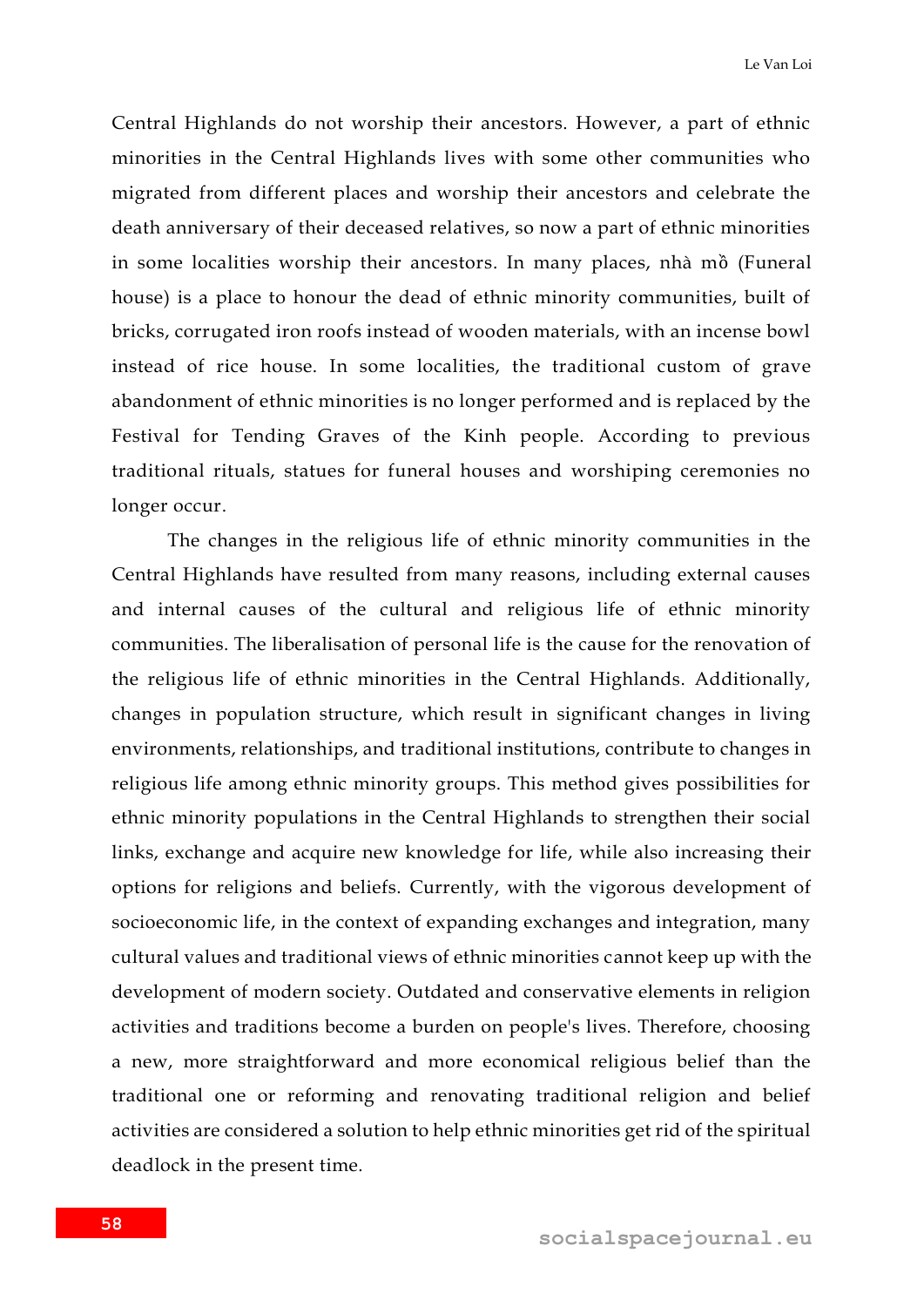#### **Conclusion**

The traditional beliefs of the Vietnamese people in general and the ethnic minorities in the Central Highlands reflect thepeople's aspirations for a stable society and a prosperous life. Traditional beliefs also contribute to adjusting human perception and behavior in relationships: personal - family, community, village, country; people - the natural environment and people with themselves. Through those relationships, traditional beliefs help people live righteously and well. Historic ideas orient people toward preserving the nation's traditional cultural and ethical values, toward a truthful, good, and beautiful way of life. Additionally, traditional beliefs contribute to the formation of national cultural values. However, some conventional beliefs also make people dependent on religious beliefs and forget about their creative abilities and confidence. Pessimistic thoughts and dependence on divine forces have dominated the perception and actions of a large part of the people here. In globalization, globalisation, and integration, the traditional beliefs of ethnic minorities in the Central Highlands in Vietnam are changing strongly. Among such changes, progressive changes, increasing human values, and strengthening ethnic, cultural identity are significant. Besides, some changes tend to depress true cultural values in traditional beliefs. Thus, it is necessary to create conditions that encourage people to embrace the role of subjects of religious activities and to educate them on how to preserve and promote positive cultural values and to limit backward and unsound customs in traditional religious activities, thereby enriching social spiritual life and increasing resources for socioeconomic development in the Central Highlands in particular and Vietnam in general.

#### **References**

- Daskon, C. D. (2010). Cultural resilience—the roles of cultural traditions in sustaining rural livelihoods: a case study from rural Kandyan villages in Central Sri Lanka. *Sustainability, 2*(4), 1080-1100.<https://doi.org/10.3390/su2041080>
- Hickey, G. C. (1982). *Free in the forest: Ethnohistory of the vietnamese central highlands, 1954-1976*. New Haven: Yale University Press.